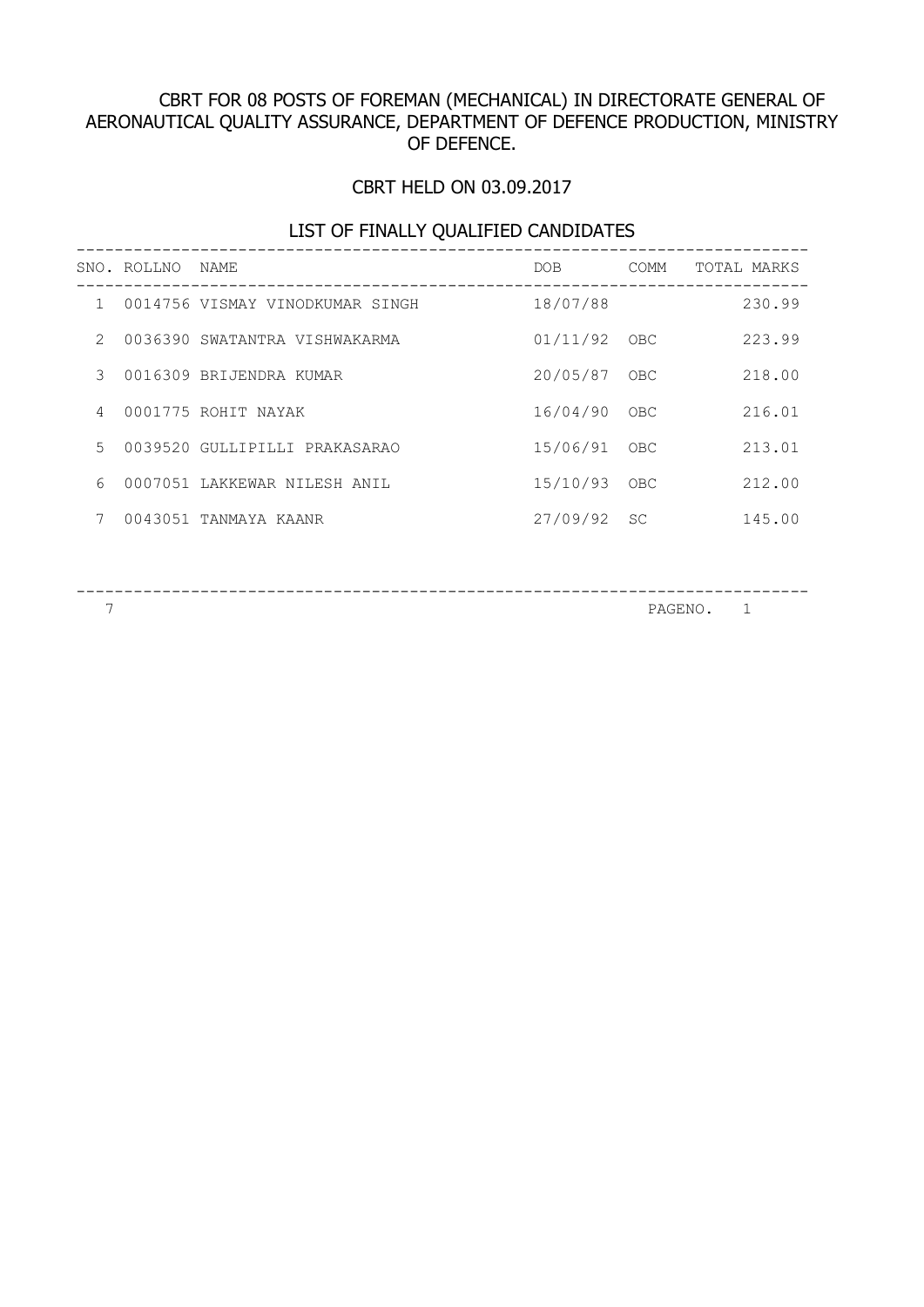#### CBRT FOR 08 POSTS OF FOREMAN (MECHANICAL) IN DIRECTORATE GENERAL OF AERONAUTICAL QUALITY ASSURANCE, DEPARTMENT OF DEFENCE PRODUCTION, MINISTRY OF DEFENCE.

#### CBRT HELD ON 03.09.2017

# LIST OF CANDIDATES IN RESERVE PANEL -----------------------------------------------------------------------------

|               | SNO. ROLLNO | NAME                             | DOB      | COMM | TOTAL MARKS |
|---------------|-------------|----------------------------------|----------|------|-------------|
| $\mathbf{1}$  |             | 0011024 KANTI LAL SOLANKI        | 13/01/89 | OBC  | 207.01      |
| $\mathcal{L}$ |             | 0020866 VIJENDER SINGH YADAV     | 11/04/81 | OBC  | 206.99      |
| 3             |             | 0017559 DEEPAK MAHAKUD           | 10/06/90 | OBC  | 206.00      |
| 4             |             | 0041661 PANKAJPRATAP RAMJI SINGH | 29/08/93 |      | 206.00      |
| 5             |             | 0000914 HIMANSHU KAUSHIK         | 06/09/91 |      | 201.99      |
| 6             |             | 0013056 SUVENDU SEKHAR ROUT      | 05/06/89 |      | 197.01      |
| 7             |             | 0018697 MANOJ KUMAR              | 10/08/86 | OBC  | 186.01      |
| 8             |             | 0038650 SIVASANKAR P             | 30/06/91 | OBC  | 183.01      |
| 9             |             | 0013975 SHARACHANDRAN S          | 24/08/87 | OBC  | 178.99      |

-----------------------------------------------------------------------------

PAGENO. 1